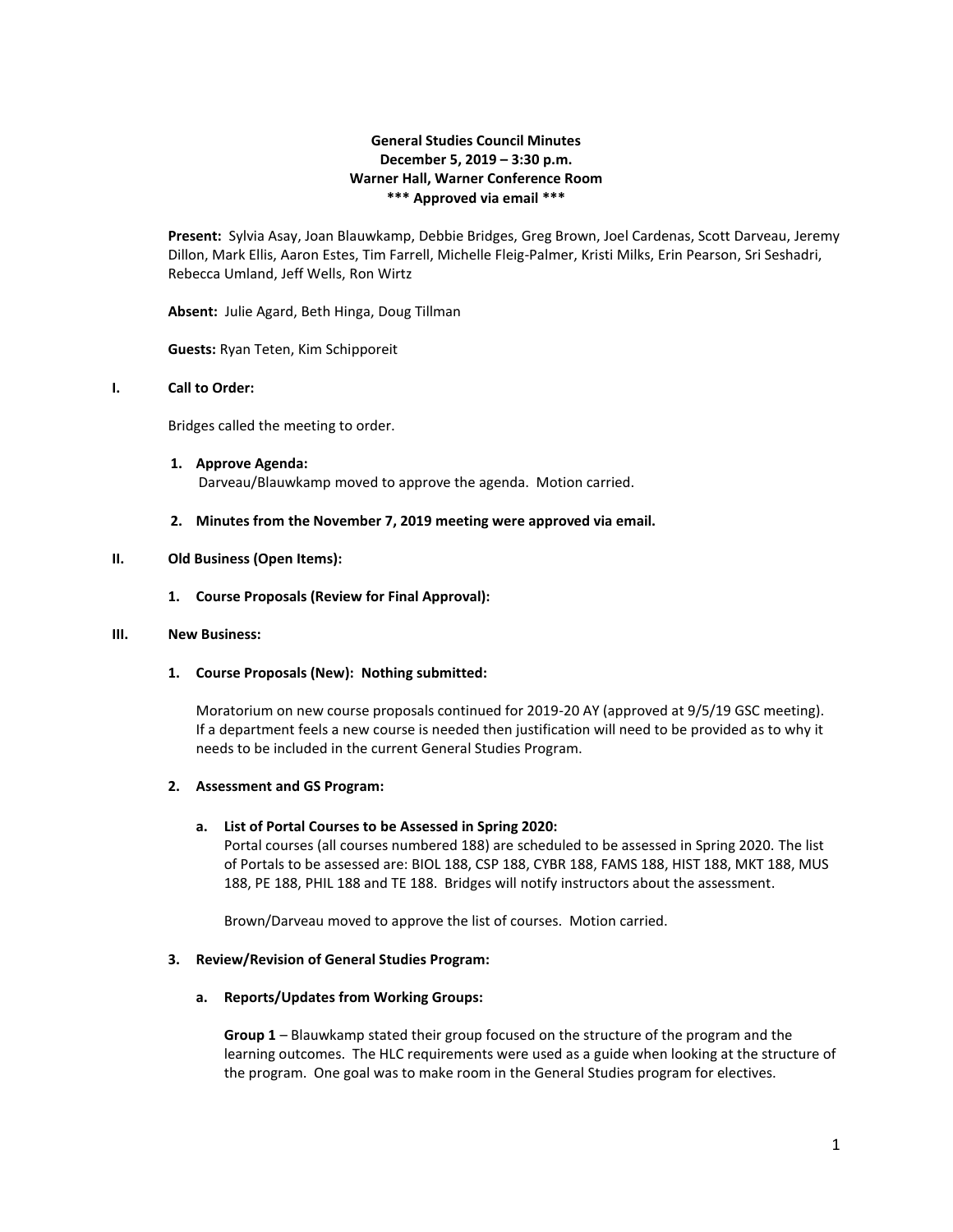Blauwkamp discussed the dispositional requirements in the proposed program (Loper 9 & 10). Courses that meet one of these learning objectives may also meet a broad-knowledge objective, which would allow students to have more choices.

**Group 2** – Dillon stated their group did their best to stick to the charge and look at only program level outcomes. Dillon stated it was difficult to look at program outcomes when we don't have a program. The group began by addressing the question: What should a UNK graduate look like? They then used a two-pronged approach. First they edited the existing UNK GS program level outcomes, reducing them from 6 to 5. They then examined UNL's ACE program, and a proposal from the UNK College of Education, which was based on ACE. The group took the 10 ACE / COE outcomes and condensed them into 7 "distribution areas," all of which satisfy various GS program level outcomes. The goal was to make a program that is more compatible with ACE and to facilitate students' ability to transfer into UNK.

The group also recommended eliminating the Portal and Capstone courses. They suggested that the various Departments' capstone courses, undergraduate research projects, etc., could be assessed to demonstrate that GS program level outcomes have been achieved and carried to the higher levels – we do not need a specific GS Capstone course.

Brown had a concern about the departmental outcomes because in his department there is no way to have a departmental capstone course due to 5 different academic programs within the department.

Umland likes the groups program as it is not overly busy.

**Group 3** – Darveau indicated their group focused on: What should a graduate from UNK look like? What skills do they need? The group pulled ideas from UNK, UNL and Wayne State. They recommend eliminating the Articulate the Relevance learning outcome completely and they looked at new ways to deliver the program (6 hour blocks, grouping courses by themes, etc.)

The group worried about the incentives for departments to improve student learning? For example, full-time faculty teaching GS courses, co-teaching, and/or incorporating new ideas such as themes. We need to capture the students' attention and engage them more in the GS program. Themed courses would be geared toward incoming freshmen.

Blauwkamp distributed a handout of the combined proposals.

Loper 1: would be a First-year seminar which would be unique and would be waived for transfer students who come in at sophomore standing. The first-year seminar would provide flexibility to allow departments to propose a number of different, creative ideas. Discussion focused on how to determine eligibility for waivers. Estes and Pearson indicated that it would be possible to use a combination of credit-hours completed (e.g., 18 hours) and admissions status. This combination would distinguish between students transferring from another college or university and students coming in with equivalent hours but as first time freshmen.

Wells is concerned themes may bog down the Council in discussions and the process of approving a new GS program. Themes can be discussed at a later date. Darveau expressed concern that if themes are not designed now they will never happen. Other comments indicated that themes seem to capture the spirit of Dr. Bicak's comment on "revolutionary program changes."

Bridges mentioned it would not hurt to ask the campus to give their opinions on themes. Providing a unique opportunity to students is a good thing.